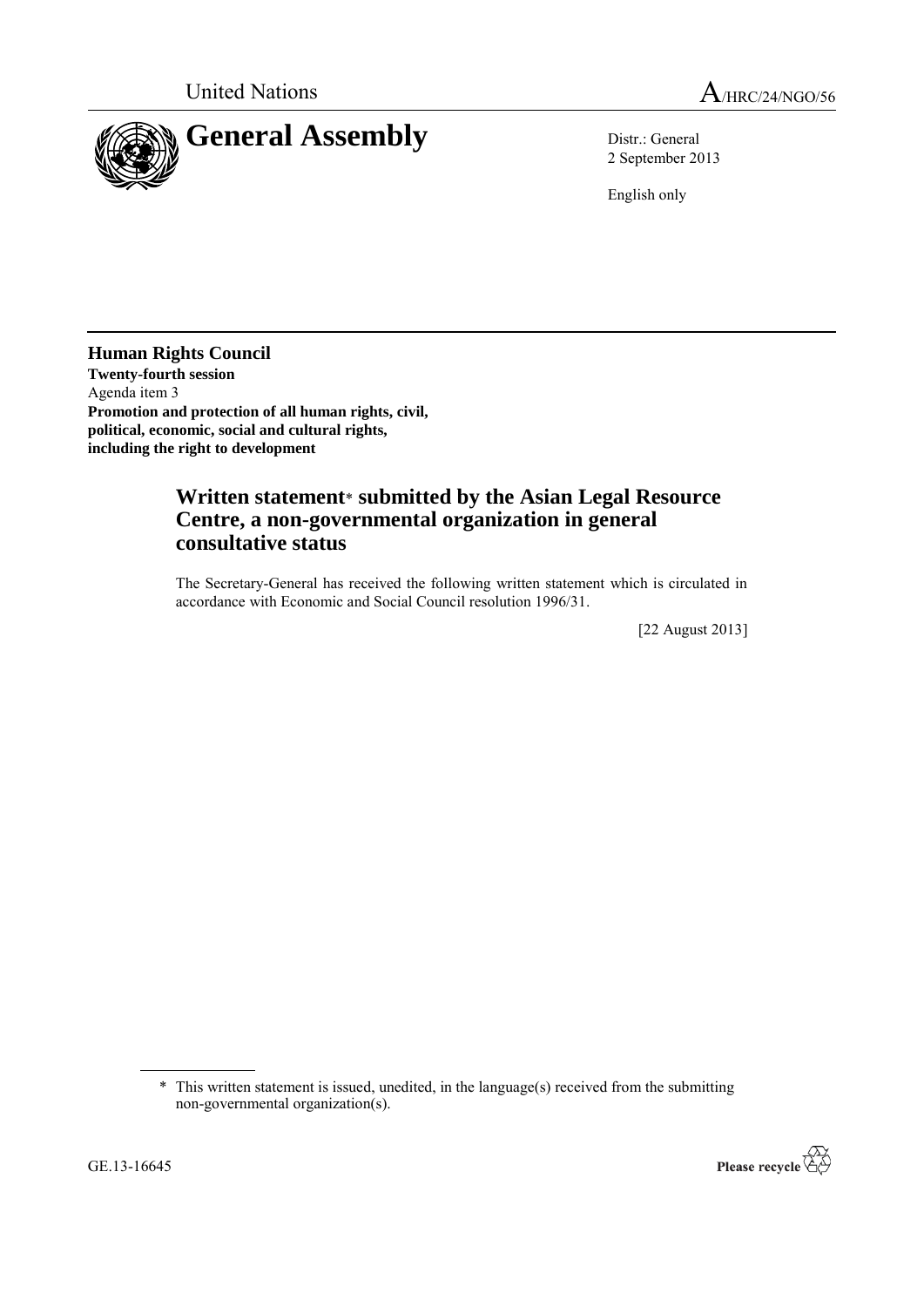## **India: Between the rock and a hard place - children in armed conflict**

India ratified the Convention on the Rights of the Child, in 1992 with a declaration on Article 32. It has ratified the two Optional Protocols to the Convention, on the Involvement of Children in Armed Conflict on 30 November 2005 and on Sale of Children, Child Prostitution, and Child Pornography on 16 August 2005. Yet, children in India face manifold forms of human rights abuses, most importantly in regions where armed conflicts exist, like in the north-eastern region of the country.

The north-eastern region of India, is comprised of eight states, Arunachal Pradesh; Assam; Meghalaya; Manipur; Mizoram; Nagaland; Sikkim; and Tripura. The region shares 90% of its border with Bhutan, China, Myanmar and Bangladesh and is connected to the rest of India with a 20-km-long strip of land known as the 'Chicken's Neck'. The region is home to an estimated 40 million people and comprises over 200 recognised ethnic, religious, and tribal groups.

Multiple conflicts - between armed insurgent groups and between some of these groups and the government - dominates the region since the last five decades. The government declared the region a 'disturbed area' in 1955, and it is renewed periodically until today invoking the provisions of the Disturbed Areas Act, 1955 and the Armed Forces (Special Powers) Act, 1958 (AFSPA).

The government's adoption of a military strategy to resist armed insurgency has highly militarised and kept the region underdeveloped. The security architecture in the region operates under a 'unified command structure' comprised of the army, paramilitary, and the civilian administration, where operational responsibility is with the army. An estimated total of 500,000 armed police and military groups are stationed in the region.

AFSPA provides statutory impunity to the state's armed units stationed in the region, including for the use of lethal force, the right to enter and search premises without a warrant, to detain and arrest suspects and to seize private property, all on mere suspicion. The Ministry of Home Affairs, in 2011, has admitted in its report that the prolonged armed conflict in the region has resulted in the formation of at least 79 armed insurgent groups (including their splinter factions).

The ensuing environment of violence has fostered the culture of unaccountability thus furthering large numbers of extrajudicial executions in the region, committed by both the state and non-state actors. The government admits that there are no exact figures available with the civil society or with the government regarding the number of lives lost in the region to extrajudicial executions undertaken by the state and non-state actors, including that of women and children.

The UN Special Rapporteur on extrajudicial, summary or arbitrary executions after visiting the region in 2012, expressed concern about this in his report. Others, including government-sponsored commissions that studied the effects of militarisation and the adverse impact of AFSPA in the region, share this concern. Of particular concern is the welfare of children, caught in this armed conflict, having denied adequate schooling, and having to live in an environment of deep psychological trauma, passed on over generations that has engulfed the region, arising out of violence.

The government on the contrary, has denied the existence of armed conflict in the country, in its report to the UN Child Rights Committee. This is enumerated in the state party report [CRC/C/93/Add.5, page 323] where the government elaborates on its commitment on the implementation of Article 38 of the Child Rights Convention. However, annual reports of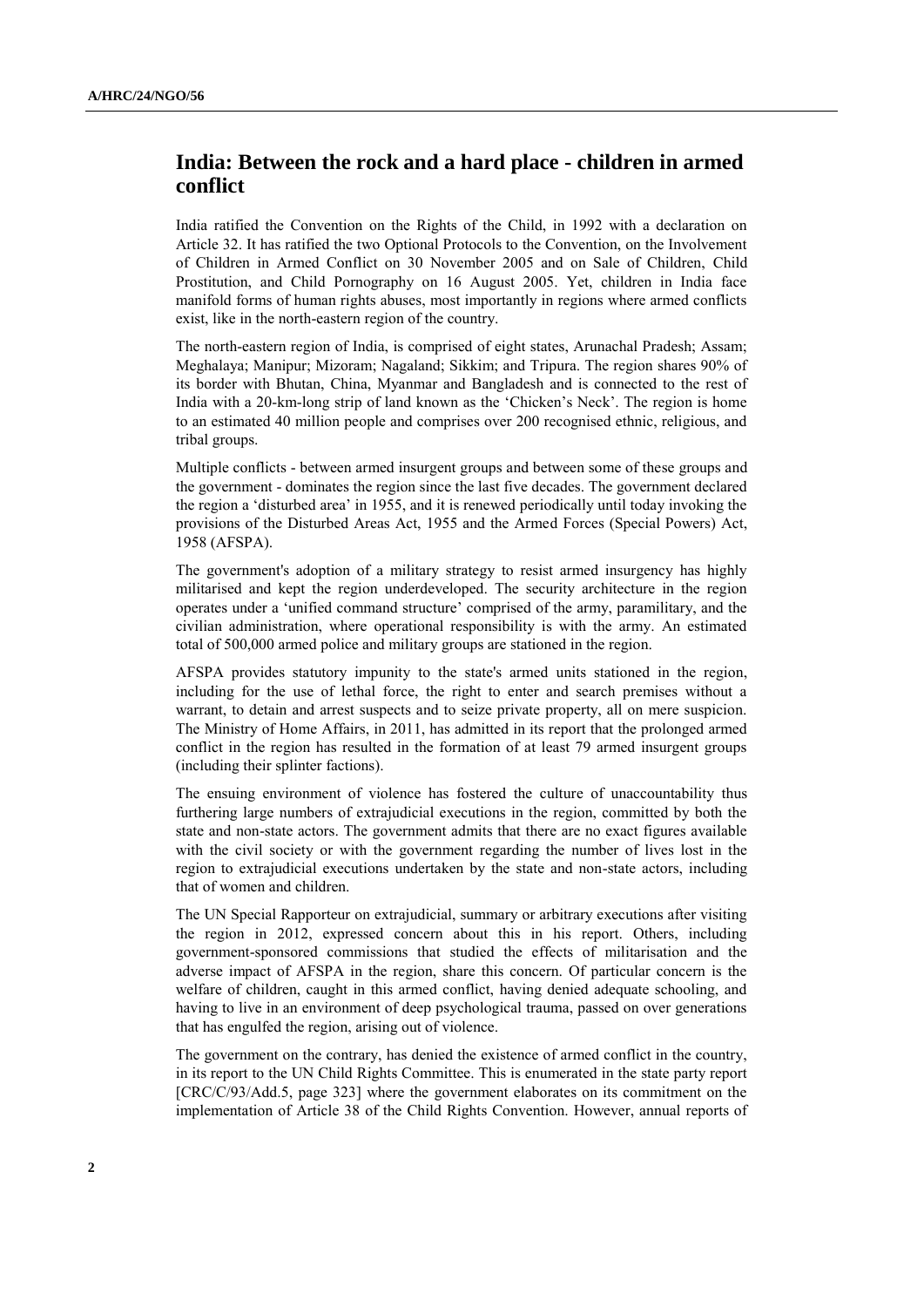the Ministry of Home Affairs repeatedly refer to conflicts between security forces and armed opposition groups in the country.

UN bodies have expressed concern about the armed conflict in north-eastern states. The Human Rights Committee has urged the government that the application of emergency provisions in the region to be closely monitored to ensure strict compliance of the ICCPR. CEDAW and CERD referring to the report of the Committee to Review the Armed Forces (Special Powers) Act (1958) set up by the Ministry of Home Affairs raised particular concerns about AFSPA, requesting the government to repeal it.

Extrajudicial execution committed by the security forces are commonly known as 'fake encounters' in India. In much of the cases documented, such encounters happen after an arbitrary detention of the victim. The number of such executions is so high, that today there are women groups in the region named 'gun widows'.

It is estimated, that every year, about 300 new women are widowed since 2008 in Manipur alone. The widows lack financial independence since most of them depended upon their husbands' income to run the family and to meet the needs of their children. This forces widowed mothers to let their children work, to fetch an income, than be at school. Child labour also poses additional threats to children like sexual exploitation and trafficking.

Disadvantaged communities hardly register births in their family and schooling is often a delayed decision. Often school enrolment certificates are used as the birth certificates in the region. Hence, in rural areas, such certificates do not represent the accurate age of the person. Such certificates are considered valid for recruitment in the army. Hence, it cannot be ruled out, that children from the region are not recruited in the armed forces.

Special security elite commando unit like the Naga Regiment is raised from the region. Recruitment to such units is used as inducement by the state to get local recruits into the armed forces. Additionally, the state also encourages recruitment from the 'surrendered militants' who often join a special force called Indian Reserve Battalion (IRB).

The insurgent groups forcibly draft children into their ranks. The state recruits many of these children into the armed forces, on the basis of the forged documents that show inflated age. Between 2005 and 2012, the government claims, that 7893 militants have surrendered. Given the facts on the ground, it is possible that a large proportion of them are recruited to the IRB, of which many could be children.

The state rewards officers who organise the surrendering of militants. It is a common practice in the region, that army or state government officers demanding bribes from civilians to 'organise' a surrender, in which civilians pretend to be surrendering militants and later recruited to the army. Large-scale unemployment, widespread corruption and the prevalent culture of non-accountability perpetuate this, and sadly, often children are recruited into the armed forces of the state.

Additionally, children are also recruited into local state forces as Special Police Officers (SPOs) under Section 17 of the Indian Police Act, 1861. This is a completely unmonitored process, where in fact families encourage children to apply for the job, since the job fetches income. Section 19 of the Act, render it a punishable offense, for anyone refusing the government's order to serve as an SPO. The recruitment, arms training and deployment of the SPOs is a debated subject, since the SPOs are not regular police officers. For all practical purposes, civilians are recruited, armed, and deployed to fight neighbours against neighbours.

Insurgent groups by force recruit children in the region. In 2008 January, the Nationalist Socialist Council of Nagaland (Khaplang), an insurgent group operating in the region, kidnapped 39 students from Tirap and Changlang districts of Arunachal Pradesh. Though 32 returned home, the rest are reportedly undergoing armed training in Myanmar.